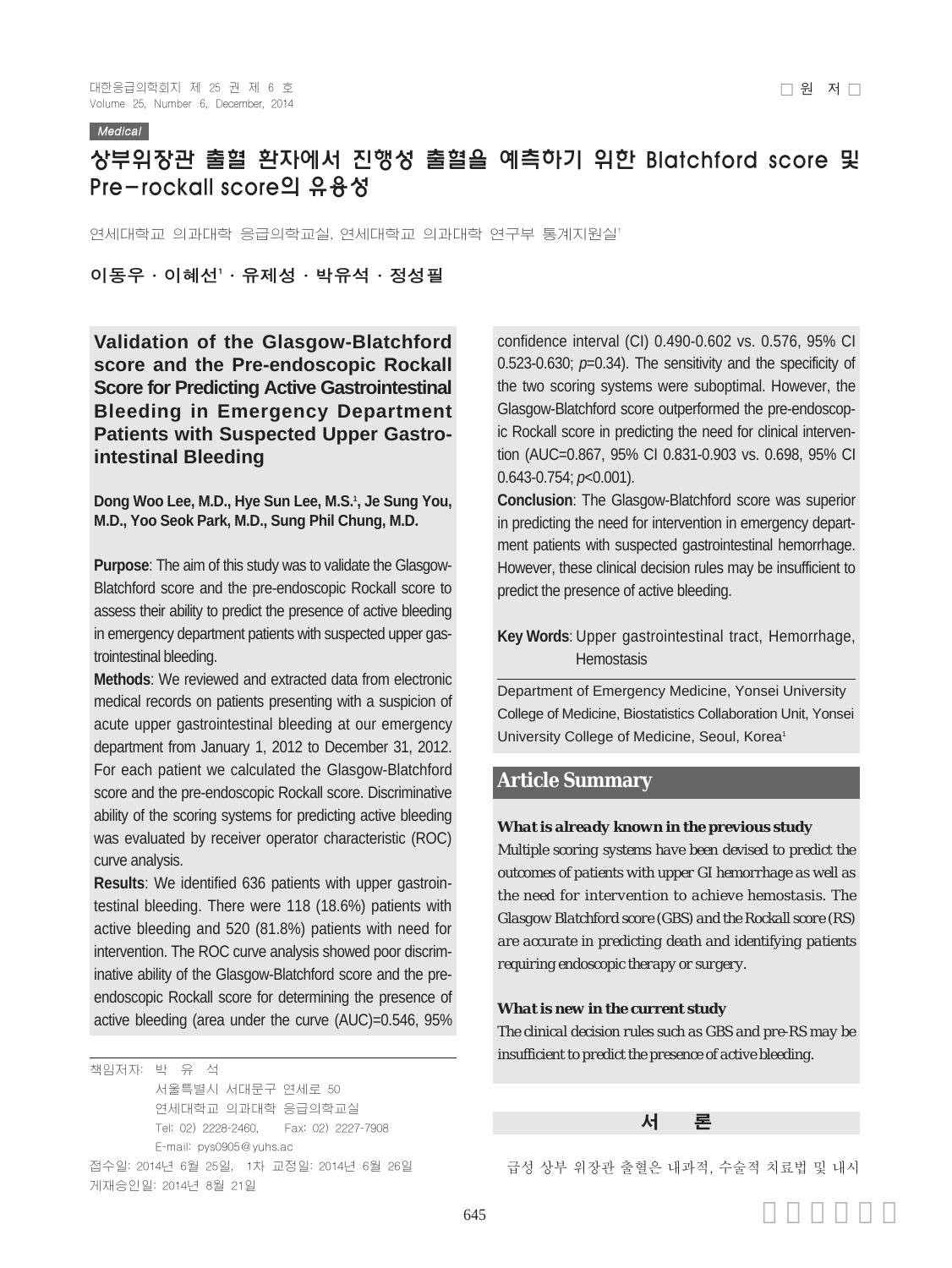경적 지혈법의 발전에도 불구하고 사망률이 6~10%에 이 르는 중증질환이다1,2). 상부 위장관 출혈 환자의 80%는 중 재술 없이 스스로 지혈될 수 있지만 20% 정도의 환자에서 는 지속적인 혹은 재출혈로 치료적 내시경이 필요하다2). 상부 위장관 내시경은 상부 위장관 출혈 환자에서 진단 및 치료에 있어 가장 핵심적인 술기로 95% 이상 출혈의 위치 를 찾아낼 수 있을 뿐 아니라 재출혈의 위험도도 예측할 수 있다3,4). 현재 비-정맥류에 의한 상부 위장관 출혈이 의심 되는 경우 24시간 이내에, 정맥류 출혈이 의심되는 경우 12시간 이내에, 진행성 출혈(active bleeding)이 의심되 는 경우는 가능한 빨리 내시경을 시행하도록 권고하고 있 다4,5). 하지만 다른 여러 나라와 마찬가지로 국내 대부분의 병원에서 즉각적인 응급 내시경이 항상 가능한 것은 아니 다6). 따라서 상부 위장관 출혈 환자가 응급의료센터에 내 원할 경우 즉각적인 중재술이 필요한 환자를 예측하는 것 은 매우 중요하다. 현재까지 상부 위장관 출혈 환자의 위험 도를 예측하기 위한 대표적인 방법에는 Rockall score와 Blatchford score가 있다7,8). Rockall score는 내시경 전 단계의 pre-Rockall score와 내시경 소견을 추가한 내시 경 후 full-Rockall score가 있다. Pre-Rockall score는 내시경적 소견 없이 환자의 나이, 수축기 혈압과 심박수로 정의되는 쇼크증상의 유무 및 동반 질환으로 결정되며, 이 는 환자의 사망률이나 재출혈을 예측하기 위해 개발되었다 7). Blatchford score는 8가지 임상 양상 및 혈액 검사 소 견(혈액 요소 질소 수치, 혈색소 수치, 수축기 혈압, 심박동 수, 흑색변, 실신, 간질환의 과거력, 심부전의 과거력)으로 수혈이나 중재술이 필요한 상부위장관 출혈 환자를 예측하 기 위해 개발 되었으며, 이들 모두 다양한 연구를 통해서 유용성이 검증되었다8,9-17). 현재까지의 연구를 보면 Rockall score와 Blatchford score 모두 환자의 예후를 예측할 수 있다. 하지만 내시경이나 수혈 또는 중재술의 필 요성, 응급실에서 퇴원 가능한 저-위험군을 예측하는 것은 Blatchford score가 더 유용한 것으로 알려져 있다5,9- 11,14,16,18-20). 하지만 기존 연구의 목적은 내시경을 시행하지 않고 안전하게 퇴원할 수 있는 저-위험군을 예측하거나 환자의 예후를 예측하는 것이었다. 하지만 응급의학과 의 사에게는 예후를 예측하는 것도 중요하지만 상부 위장관 출혈 환자에게 진행성 출혈을 예측하여 빠른 내시경적 지 혈술을 시행하는 것이 무엇보다 중요하나 이와 같은 점수 화 체계가 진행성 출혈을 예측할 수 있는지에 관해서는 연 구가 이루어지지 않았다. 기존의 진행성 출혈 같은 고 위험 상부 위장관 출혈 환자를 예측하기 위해서는 코위관 세척 의 결과가 결정적인 역할을 한다고 알려져 있다5,21). 하지만 코위관 삽입은 환자에게 불편감이나 통증을 줄 수 있으며 시간이 소요되는 술기이다22). 또한 흡인성 폐렴이나 소화 관 천공과 같은 합병증을 유발할 수 있다<sup>23)</sup>. 그리고 내시경 적 치료가 우선시 되는 정맥류 출혈에서는 코위관 삽입은 상대적 금기로 사용에 제한이 있다24).

따라서 본 연구는 정맥류, 비-정맥류 출혈을 모두 포함 하는 상부 위장관 출혈 환자를 대상으로 Blatchford score 및 pre-Rockall score가 진행성 출혈과 같은 고-위험 환 자를 예측할 수 있는지 알아보았다.

## 대상과 방법

본 연구는 2012년 1월 1일부터 2012년12월 31일까지 서울 소재 한 곳의 대학병원 응급의료센터에 흑색변, 토혈 또는 혈변을 주소로 내원한 만 18세 이상의 성인 환자를 대상으로 후향적으로 시행하였다. 18세 미만의 소아 환자, 최종 진단이 하부 위장관 출혈인 환자, 내시경을 시행하지 않은 환자 및 타 병원에서 전원 온 환자는 제외하였다. 또 한 임신부, 상부 위장관 출혈 후 30일 이내에 재출혈한 환 자 및 기록이 누락된 환자는 제외하였다. 내시경 소견에서 출혈소견은 없었으나 내시경적 조작으로 추후 발생한 진행 성 출혈 1례는 제외하였다(Fig. 1).

자료는 1명의 연구자가 의무기록조사를 통해 수집하였 다. 인구학적 특성으로 나이, 성별을 조사하였고, 임상적 특징으로 응급의료센터 내원 당시 호소한 증상, 동반 질환, 내원 당시 생체 징후 및 실신의 유무를 조사하였다. 또한 검사실 소견으로 혈색소 수치, 혈액 요소 질소 수치를 조사 하였다. 이를 바탕으로 Blatchford score 및 pre-Rockall





� EGD: esophagogastroduodenoscopy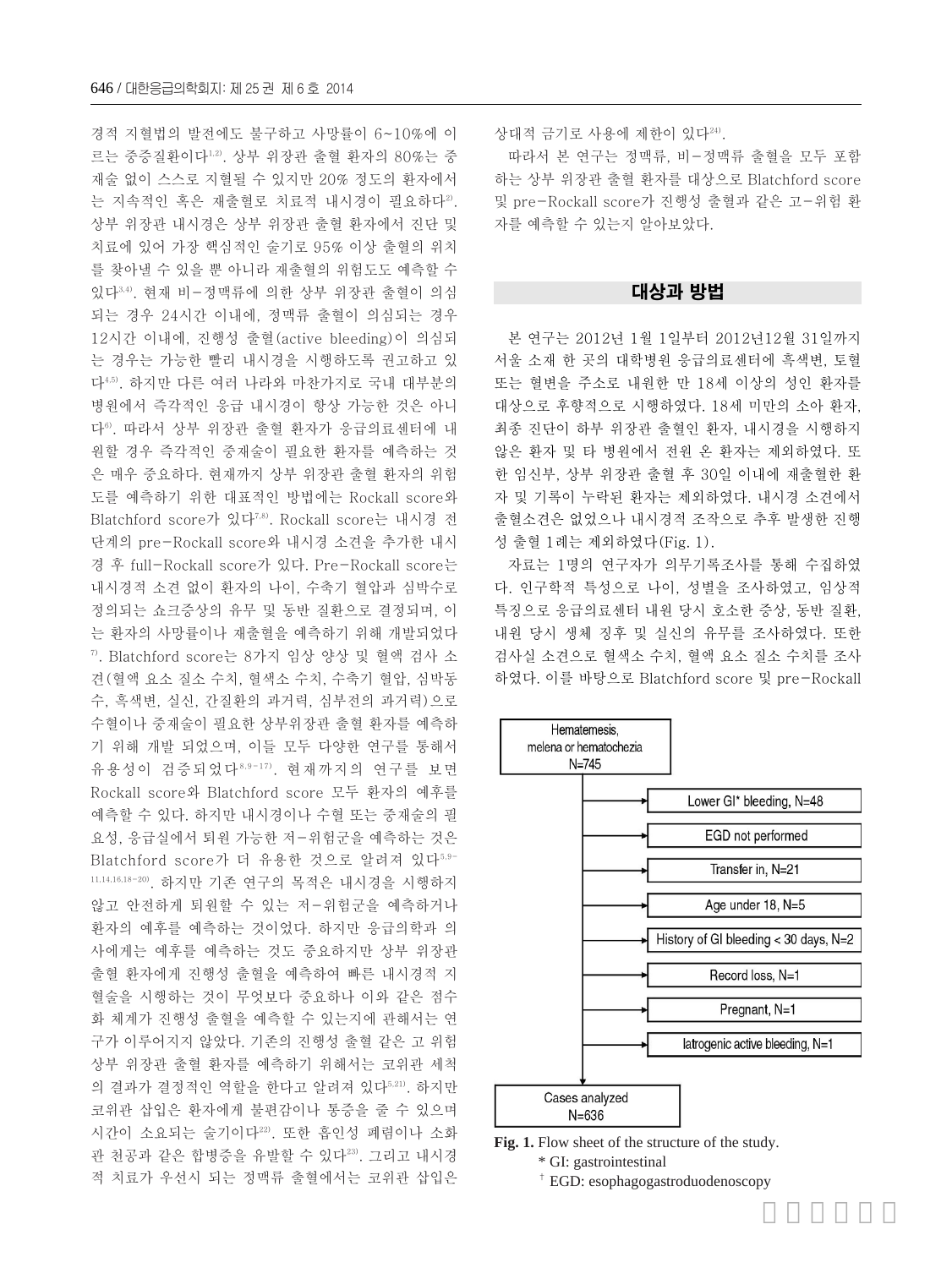score를 계산하였다(Table 1, 2). 결과 변수로는 진행성 출혈의 유무, 지혈술(내시경, 혈관 조영술 또는 수술)의 시 행 여부 및 수혈 유무를 조사하였다. 진행성 출혈은 내시경 시행 당시 출혈이 확인된 것으로 정의하였다. 최근의 출혈 소견(recent bleeding)은 내시경 소견에서"stigmata of recent bleeding"으로 기술된 경우로 정의하였으며, 출혈 의 증거가 없는 경우는 내시경 검사상 출혈의 흔적을 찾을 수 없는 경우로 정의하였다. 또한 출혈의 원인은 내시경 소 견을 바탕으로 정맥류, 궤양, Mallory-Weiss syndrome, 암, 식도염, 미란성 질환 등으로 분류하였다. 내시경적 지 혈술은 비-정맥류 출혈인 경우 고장 에피네프린 국소주사 법(1:10,000 희석된 에피네프린 사용), 각종 응고법, 도포

**Table 1.** Blatchford score system.

| Risk marker                    | Score          |
|--------------------------------|----------------|
| Blood urea nitrogen (mg/dL)    |                |
| $<$ 19                         | $\theta$       |
| $\geq$ 19 and <22.4            | 2              |
| $\geq$ 22.4 and <28            | 3              |
| $\geq$ 28 and $\lt$ 70         | $\overline{4}$ |
| >70                            | 6              |
| Hemoglobin for men $(g/dL)$    |                |
| $\geq$ 13.0                    | $\theta$       |
| $\geq$ 12.0 and <13.0          | 1              |
| $\geq$ 10.0 and <12.0          | 3              |
| < 10.0                         | 6              |
| Hemoglobin for women $(g/dL)$  |                |
| $\geq$ 12.0                    | 0              |
| $\geq$ 10.0 and <12.0          | 1              |
| $<$ 10.0                       | 6              |
| Systolic blood pressure (mmHg) |                |
| $100 - 109$                    | 1              |
| $90 - 99$                      | $\overline{c}$ |
| $90$                           | 3              |
| Pulse $\geq 100$ (beats/min)   | 1              |
| Presentation with melena       | 1              |
| Presentation with syncope      | $\overline{c}$ |
| Hepatic disease                | $\overline{2}$ |
| Cardiac failure                | $\overline{c}$ |

**Table 2.** Pre-Rockall score system.

법, 고무밴드나 지혈겸자를 이용한 기계지혈법을 사용하였 으며, 정맥류 출혈인 경우 고무밴드를 이용한 정맥류 결찰 술을 시행하였다. 환자의 혈역학적 상태가 불안정하거나 내시경적 지혈술이 실패 또는 불가능할 경우 혈관 조영술 에 의한 색전술 및 수술적 지혈술을 시행하였다. 연구자들 은 진행성 출혈을 보이는 환자를 고-위험군, 그렇지 않은 환자를 저-위험군으로 분류하여 Blatchford score와 pre-Rockall score의 예측력을 조사하였다. 또한 위 점수 들이 지혈술이 필요한 환자, 수혈이 필요한 환자 그리고 지 혈술이나 수술이 필요한 환자를 예측할 수 있는지 조사하 였다.

수집한 자료의 분석은 SPSS 15.0 for window (SPSS Inc., Chicago, USA), 또는 SAS version 9.2 (SAS Inc., Cary, NC, USA)를 이용하였다. 자료는 범주형 변수는 건 (%)으로, 연속형 변수는 평균±표준편차로 제시하였다. 단변량 분석에서 연속형 변수는 독립 <sup>t</sup>검정으로 분석하였 다. 두 점수의 예측력은 receiver operating characteristic (ROC) 곡선 및 이 곡선의 면적(area under the curve, AUC)을 통해 분석하였으며, 두 점수의 예측력 차 이는 Delong 방법을 통해 검증하였다. 또한 이를 통해 각 환자 군을 구분할 수 있는 분리값(cut-off value)을 Youden index를 이용하여 구하였으며, 이 때의 민감도, 특이도, 정확도, 양성 예측도 및 음성 예측도를 계산하고 이에 대한 차이는 generalized estimating equations을 통해 검증하였다. 각각의 결과는 <sup>p</sup>값이 0.05 미만인 경우 를 통계적으로 유의하다고 판단하였다.

## 결 과

2012년 1월 1일부터 12월 31일까지 상부 위장관 출혈 증상으로 응급의료센터에 내원한 환자는 총 745명이었다. 이중 하부 위장관 출혈 환자 48명, 상부 위장관 내시경을 시행하지 않은 환자 30명, 타병원에서 상부 위장관 출혈을 진단 받고 내원한 환자 21명, 18세 이하 5명, 상부 위장관 출혈로 치료 후 30일 이내에 재내원 한 환자 2명, 기록 소 실 1명, 임신부 1명, 내시경 중 발생한 출혈 환자 1명을 제

| Variable                    | Score 0                      | Score 1                       | Score 2                                                                                             | Score 3                                            |
|-----------------------------|------------------------------|-------------------------------|-----------------------------------------------------------------------------------------------------|----------------------------------------------------|
| Age<br>Shock<br>Comorbidity | <60<br>No shock<br>Nil major | $60 - 79$<br>Pulse $>100/min$ | > 80<br>$SBP*<100$ mmHg<br>$CHF^{\dagger}$ , IHD <sup><math>\dagger</math></sup><br>major morbidity | Renal failure, liver failure,<br>metastatic cancer |
|                             |                              |                               |                                                                                                     |                                                    |

\* SBP: systolic blood pressure

<sup>†</sup> CHF: congestive heart failure

� IHD: ischemic heart disease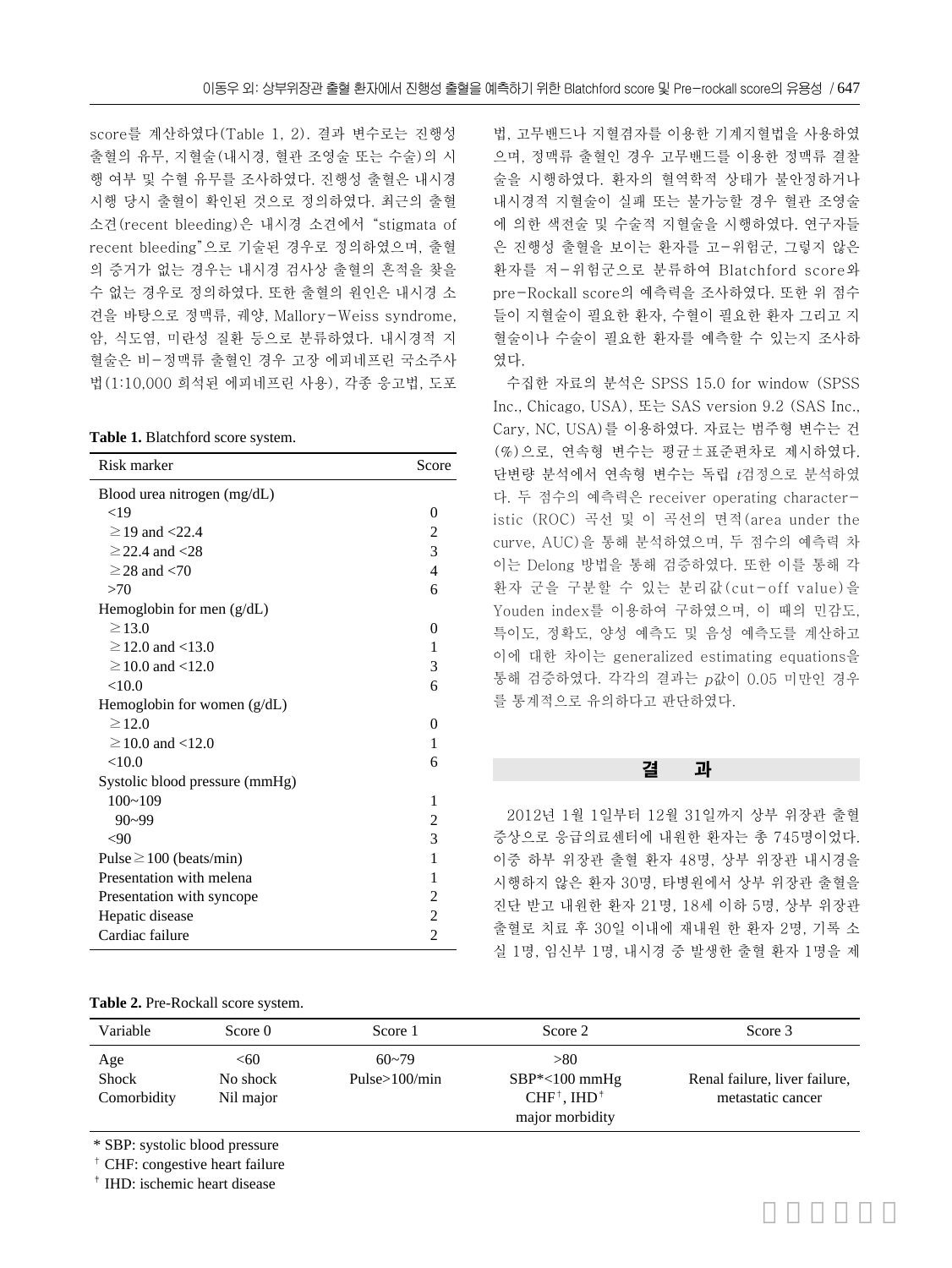외한 636명에 대하여 후향적으로 조사하였다.

## 1. 대상 환자의 일반적 특성

대상 환자의 평균 나이는 61.8±14.0세였으며 남자가 436명(68.6%), 여자가 200명(31.4%)이었다.과거력상 심장질환은 139명(21.9%), 간질환은 196명(30.8%)에 서 있었으며, 두 질환 모두 갖고 있는 환자는 10명(1.6%) 이었다. 항응고제를 복용하고 있는 환자는 187명(29.4%) 이었으며, 이전에 상부위장관 출혈을 진단 받았던 환자는 180명(28.3%)이었다. 환자의 주증상은 흑색변 366명 (57.5%), 토혈 258명(40.6%)이었으며 혈변은 114명 (17.9%)에서 있었다. 또한 동반증상으로 실신을 한 환자

#### **Table 3.** Basic characteristics.

| Variables               | Mean $\pm$ SD <sup>*</sup> or Frequency (%)<br>$(n=636)$ |  |  |  |  |
|-------------------------|----------------------------------------------------------|--|--|--|--|
| Age, years              | $61.8 \pm 14.0$                                          |  |  |  |  |
| Gender                  |                                                          |  |  |  |  |
| male                    | 436 (68.6%)                                              |  |  |  |  |
| female                  | 200 (31.4%)                                              |  |  |  |  |
| Underlying disease      |                                                          |  |  |  |  |
| Hepatic disease         | 196 (30.8%)                                              |  |  |  |  |
| Cardiac disease         | 139 (21.9%)                                              |  |  |  |  |
| both                    | $10(1.6\%)$                                              |  |  |  |  |
| Chief complain          |                                                          |  |  |  |  |
| melena                  | 366 (57.5%)                                              |  |  |  |  |
| hematemesis             | 258 (40.6%)                                              |  |  |  |  |
| hematochezia            | 114 (17.9%)                                              |  |  |  |  |
| Syncope                 | 25 (3.9%)                                                |  |  |  |  |
| Anticoagulant           | 187 (29.4%)                                              |  |  |  |  |
| $UGIB+ history$         | 180 (28.3%)                                              |  |  |  |  |
| Systolic $BP^+$ (mmHg)  | $113.5 \pm 27.2$                                         |  |  |  |  |
| Diastolic BP (mmHg)     | $66.2 \pm 13.8$                                          |  |  |  |  |
| Pulse rate (beats/min)  | $91.0 \pm 19.7$                                          |  |  |  |  |
| Hemoglobin (g/dL)       | $9.5 \pm 3.0$                                            |  |  |  |  |
| $BUN^{\S}$ (mg/dL)      | $37.6 \pm 27.6$                                          |  |  |  |  |
| Central line insertion  | 162 (25.5%)                                              |  |  |  |  |
| $EGD$ finding           |                                                          |  |  |  |  |
| Ulcer                   | 346 (54.4%)                                              |  |  |  |  |
| Varix                   | 155 (24.4%)                                              |  |  |  |  |
| Cancer                  | 48 (7.5%)                                                |  |  |  |  |
| MWS <sup>1</sup>        | 41 (6.4%)                                                |  |  |  |  |
| <b>Blatchford</b> score | $10.0 \pm 4.5$                                           |  |  |  |  |
| pre-Rockall score       | $3.3 \pm 1.8$                                            |  |  |  |  |

\* SD: standard deviation

<sup>†</sup> BP: blood pressure

� UGIB: upper gastrointestinal bleeding

§ BUN: blood urea nitrogen

‖ EGD: esophagogastroduodenoscopy

¶ MWS: mallory-weiss syndrome

는 25명(3.9%)이었다. 평균 수축기 혈압은 113.5±27.2 mmHg이었으며, 평균 이완기 혈압은 66.2±13.8 mmHg, 평균 맥박수는 91±19.7회/분이었다. 검사실 소 견은 혈색소 수치의 평균 값은 9.5±3.0 g/dL이었으며, 평 균 혈액 내 요소질소 수치는 37.6±27.6 mg/dL의 값을 보 였다. 내시경 결과는 궤양성 질환이 346명(54.4%), 정맥 류 155명(24.4%), 암 48명(7.5%)이었으며 malloryweiss syndrome은 41명(6.4%)이었다. 전체 환자의 평 균 Blatchford score는 10.0±4.5, pre-Rockall score는 3.3±1.8로 측정되었다(Table 3).

## 2. Blatchford score와 pre-Rockall score의 각 결과 변수에 대한 예측력

#### 1) 각 점수의 진행성 출혈에 대한 예측력

상부 위장관 내시경 상 진행성 출혈은 118명(18.6%)에 서 보였다. 진행성 출혈 환자의 Blatchford score의 평균 은 10.7±4.1이었으며, 비-진행성 출혈 환자의 평균은 9.8±4.5이었다(p=0.051). Blatchford score를 이용하 여 그린 ROC 곡선의 면적은 0.546 (95% CI 0.490- 0.602) 이었다. 또한 각 각의 군에 대한 pre-Rockall score의 평 균 은 3.7± 1.6와 3.2± 1.8이었으며 (p=0.004), AUC값은 0.576 (95% CI 0.523-0.630)으 로 두 점수 간의 진행성 출혈에 대한 예측력에는 차이가 없 었다(p=0.341) (Fig. 2).

### 2) 각 점수의 지혈술 시행에 대한 예측력

대상 환자 중 지혈술을 받은 환자는 296명(46.5%)이었 다. 지혈술을 시행 받은 환자의 Blatchford score의 평균 은 10.8±3.9이었으며, 지혈술을 시행 받지 않은 환자의 평균은 9.2±4.8이었다(p<0.001). Blatchford score를 이용하여 그린 ROC 곡선의 면적은 0.589 (95% CI 0.545-0.632)였다. 또한 각 각의 군에 대한 pre-Rockall score의 평균은 3.7±1.6와 2.9±1.8이었으며 (p<0.001), AUC값은 0.619 (95% CI 0.576-0.661)로 두 점수 간의 지혈술에 대한 예측력에는 차이가 없었다  $(p=0.208)$  (Fig. 2).

#### 3) 각 점수의 수혈 시행에 대한 예측력

대상 환자 중 수혈을 시행받은 환자는 471명(74.1%)이 었다. 수혈 받은 환자의 Blatchford score의 평균은 11.6± 3.5이었으며, 수혈을 시행 받지 않은 환자의 평균은 5.3± 3.7이었다(p<0.001). Blatchford score를 이용하여 그린 ROC 곡선의 면적은 0.884 (95% CI 0.855-0.914)였다. 또한 각 각의 군에 대한 pre-Rockall score의 평균은 3.6 ±1.6와 2.3±1.8이었으며(p<0.001) AUC값은 0.702 (95% CI 0.656-0.749)로 두 점수의 수혈에 대한 예측력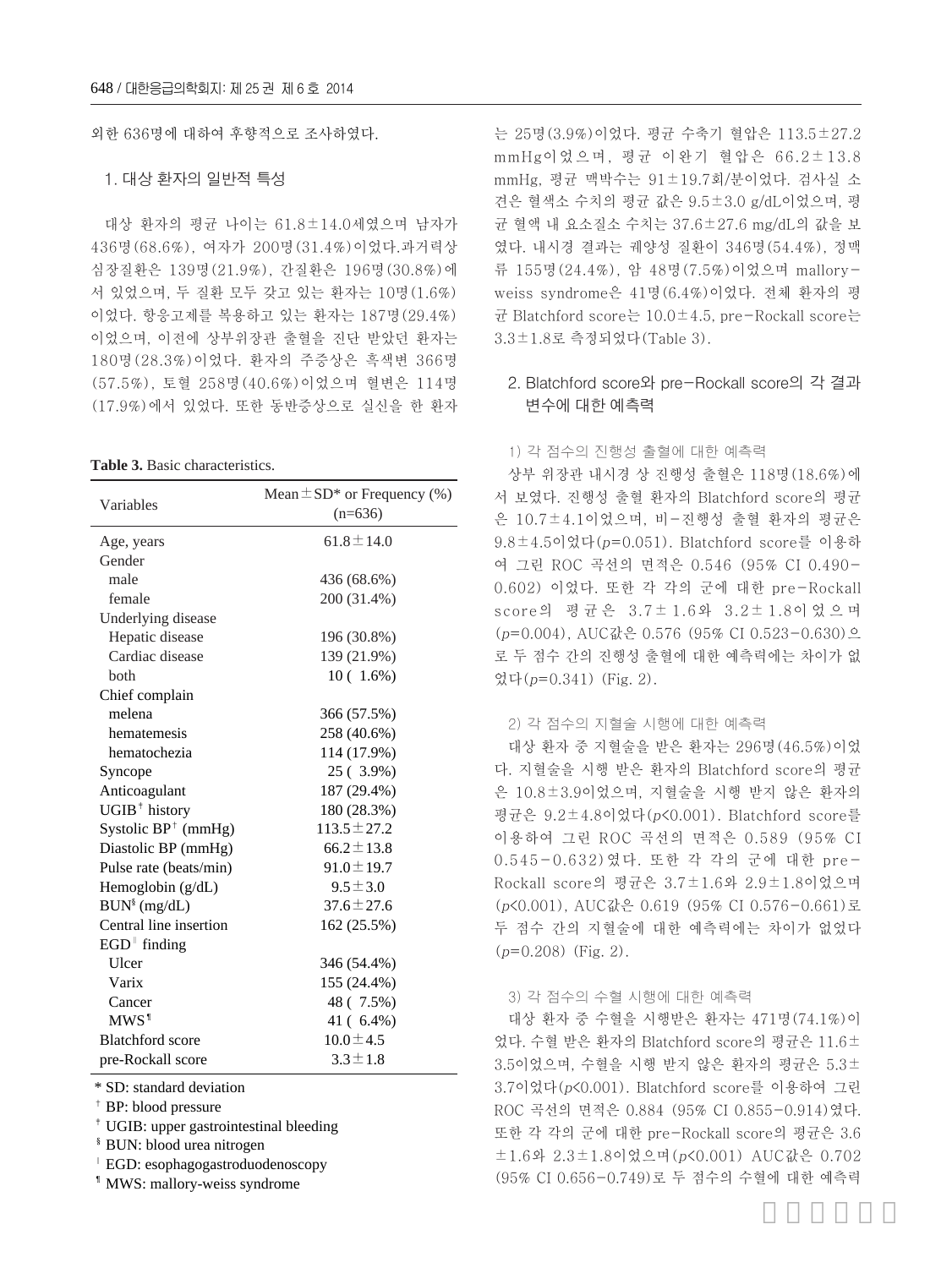은 통계적으로 차이가 있었다(p<0.001) (Fig. 2). 또한 민 감도와 특이도의 합이 최대(Youden index)가 되는 분리값 은 Blatchford score는 9점 초과, pre-Rockall score는 1 점 초과이었으며, 이때 수혈에 대한 Blatchford score의 민



**Fig. 2.** Receiver operating characteristic (ROC) curves for the Blatchford score (dotted line) and pre-Rockall score (solid line) in predicting the outcome variables.

(**A**) Active bleeding, (**B**) Hemostasis, (**C**) Transfusion, (**D**) Hemostasis+Transfusion

Table 4. Diagnostic characteristics of the Blatchford score and pre-Rockall score in predicting transfusion and transfusion+hemostasis at cut point.

|                           | Transfusion             |                   |         | Transfusion+Hemostasis           |                   |                 |
|---------------------------|-------------------------|-------------------|---------|----------------------------------|-------------------|-----------------|
|                           | <b>Blatchford</b> score | pre-Rockall score |         | <i>p</i> -value Blatchford score | pre-Rockall score | <i>p</i> -value |
| Cut point                 | >9, ≤9                  | $>1, \leq 1$      |         | >9, ≤9                           | $>2, \leq 2$      |                 |
| Sensitivity               | 75.2                    | 85.4              | < 0.001 | 69.4                             | 75.6              | 0.013           |
| $(95\% \text{ CI})$       | $(71.3 - 79.1)$         | $(82.2 - 88.5)$   |         | $(65.5 - 73.4)$                  | $(71.9-79.3)$     |                 |
| Specificity               | 87.9                    | 44.2              | < 0.001 | 88.8                             | 54.3              | < 0.001         |
| $(95\% \text{ CI})$       | $(82.9-92.9)$           | $(36.7 - 51.8)$   |         | $(83.1 - 94.5)$                  | $(45.2 - 63.4)$   |                 |
| Accuracy                  | 78.5                    | 74.7              | 0.095   | 73                               | 71.7              | 0.584           |
| $(95\% \text{ CI})$       | $(75.3 - 81.7)$         | $(71.3 - 78.1)$   |         | $(69.5 - 76.4)$                  | $(68.2 - 75.2)$   |                 |
| Positive predictive value | 94.7                    | 81.4              | < 0.001 | 96.5                             | 88.1              | < 0.001         |
| $(95\% \text{ CI})$       | $(92.4 - 96.9)$         | $(77.9 - 84.8)$   |         | $(94.7 - 98.4)$                  | $(85.1 - 91.1)$   |                 |
| Negative predictive value | 55.3                    | 51.4              | 0.302   | 39.3                             | 33.2              | 0.03            |
| $(95\% \text{ CI})$       | $(49.3 - 61.4)$         | $(43.2 - 59.6)$   |         | $(33.4 - 45.2)$                  | $(26.5 - 39.9)$   |                 |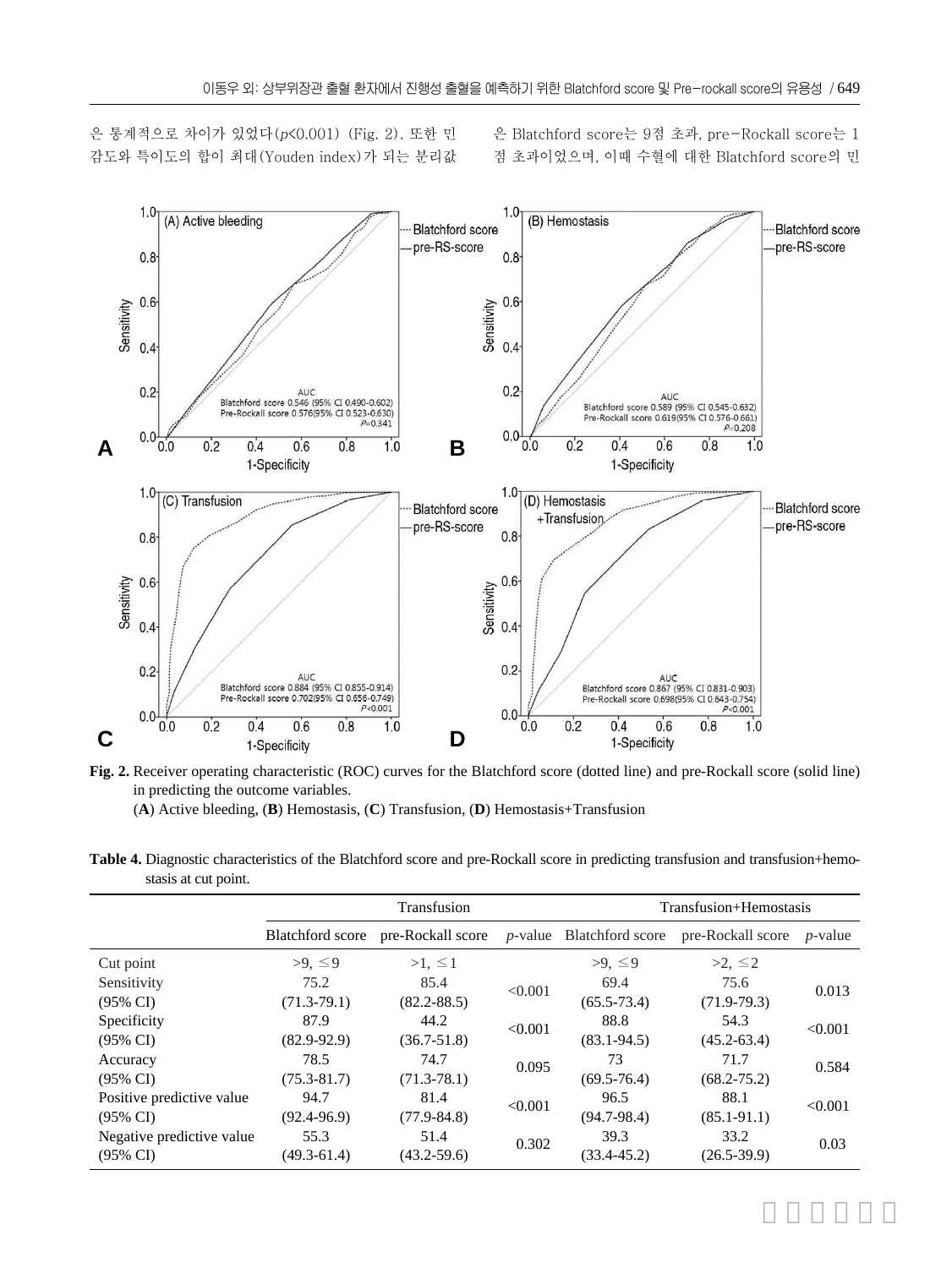감도는 75.2% (95% CI 71.3-79.1), pre-Rockall score 의 민감도는 85.4% (95% CI 82.2-88.5)였으며 (p<0.001), 특이도는 Blatchford score에서 87.9% (95% CI 82.9-92.9), pre-Rockall score에서 44.2% (95% CI 36.7-51.8)이었다(p<0.001) (Table 4).

#### 4) 각 점수의 중재술 시행에 대한 예측력

전체 환자 군에서 중재술(수혈 또는 지혈술)을 시행받은 환자는 520명(81.8%)이었다. 중재술을 시행받은 환자의 Blatchford score의 평균은 11.1±3.8이었으며, 중재술을 시행 받지 않은 환자의 평균은 4.9±3.8이었다 (p<0.001). Blatchford score의 ROC 곡선 면적은 0.867 (95% CI 0.831-0.903)이었다. Pre-Rockall score의 각 군의 평균은 3.5±1.6와 2.2±1.8 이었으며(p<0.001) AUC값은 0.698 (95% CI 0.643-0.754)로 두 점수 간의 중재술에 대한 예측력에는 차이가 있었다(p<0.001) (Fig. 2). 또한 분리값은 Blatchford 9점 초과, Pre-Rockall score 2점 초과로 이때 Blatchford score의 민감도는 69.4% (95% CI 65.5-73.4), pre-Rockall score의 민 감도는 75.6% (95% CI 71.9-79.3)였으며(p=0.013), 특이도는 Blatchford에서 88.8% (95% CI 83.1-94.5), pre-Rockall score에서 54.3% (95% CI 45.2-63.4)의 값을 보였다(p<0.001) (Table 4).

## 고 찰

본 연구는 1년간의 상부 위장관 출혈이 의심되어 내시경 을 시행한 환자들을 대상으로 상부 위장관 출혈의 예후를 평가하는 대표적인 score인 Blatchford score와 pre-Rockall score가 진행성 출혈을 예측할 수 있는지 알아보 았다. 이번 연구 결과 Blatchford score와 pre-Rockall score는 진행성 출혈이나 지혈술의 필요성을 예측하는 것 에는 한계가 있지만 기존의 연구들과 같이 수혈이나 중재 술이 필요한 환자를 예측하는 것에는 효과적이었다.

Aljebreen 등21)은 526명의 환자를 대상으로 코위관 세 척 결과에 따른 고-위험군(spurting, oozing, visuable vessel) 예측에 대해 연구하였다. 결과를 살펴보면 코위관 세척 결과에서 출혈이 있는 경우 민감도 48.4% (95% CI 40.3-56.5), 특이도 75.8% (95% CI 70.0-80.0)의 결 과를 보였으며, 출혈 또는 응고 덩어리(old clot)를 보이는 경우 민감도 80.4%(95% CI 73.3-86.4), 특이도 31.0%(95% CI 26.4-36.0)의 결과를 보였으며, 깨끗하 거나 또는 담즙 색 이외의 모든 경우는 민감도 93.5% (95% CI 88.3-96.8), 특이도 15.8% (95% CI 12.3- 20.0)의 결과를 보였다. 결론적으로 출혈이 확인된 경우 고-위험군을 예측하는데 도움을 줄 수 있으며, 깨끗한 경 우는 고-위험군을 제외할 수 있다고 하였다. 또한 Adamopoulos 등25)의 연구에서 코위관 세척 결과가 붉은 출혈인 경우 진행성 출혈에 대한 승산비는 16.4 (95% CI 4.8-56.0)로 코위관 삽입술 결과 하나 만으로도 고-위험 군을 예측할 수 있는 도구로 사용될 수 있다고 보고하였다. 본 연구에서 Blatchford score와 pre-Rockall score의 진행성 출혈을 예측하는 분리값은 각각 9점 초과 및 3점 초과이었으며, 이때의 민감도는 Blatchford score 67.7% (95% CI 59.4-76.2), pre-Rockall score는 59.3% (95% CI 50.5-68.2)이었으며, 특이도는 Blatchford score 43.2% (95% CI 39.0-47.5), pre-Rockall score 53.1% (48.8-57.4)의 값을 보였다. 결론적으로 Blatchford score 및 pre-Rockall score 모두 민감도 및 특이도가 낮아 이를 통해 진행성 출혈을 예측하기에는 충 분하지 않았다(각각의 AUC: 0.546, 0576). 다시 말해 현 재의 점수화 체계로는 코위관 삽입술을 대신할 만한 결과 를 얻을 수 없다. 하지만 코위관 삽입은 식도정맥류 환자에 서 사용하기 어려운 점 등 여러 가지 제한점이 있어 향후 진행성 출혈을 예측할 수 있는 점수화 체계에 대한 추가적 인 연구가 필요할 것으로 생각된다.

Bryant 등10)은 888명의 상부 위장관 출혈 의심환자 중 708명에서 내시경을 시행하였으며, 이들 중 286명의 환자 가 내시경적 지혈술을 받았다. 이때 내시경적 지혈술에 대 한 Blatchford score의 AUC 값은 0.76, pre-RS score의 AUC 값은 0.66 이었으며 이 두 점수 체계의 예측력은 통계 적으로 차이가 있었다(p<0.0001). 하지만 이번 연구 결과 (Blatchford score=0.589, pre-Rockall score=0.619, <sup>p</sup>=0.341)와는 다소 큰 차이를 보였다. 앞선 연구에 비해 두 점수화 체계의 지혈술에 대한 예측력이 떨어지는 이유 로 다음과 같은 원인을 생각할 수 있다. 먼저 지혈술을 시 행하는 가이드라인을 살펴볼 필요가 있다5,26). 예를 들면 저-위험군의 궤양성 출혈의 경우 2010년 가이드라인에서 는 살펴보면 내시경적 지혈술보다는 고용량의 양성자 펌프 억제제가 우선시 되었으나 2012년 이후는 내시경적 지혈 술이 선호된다. 따라서 환자 선별 시 환자의 상태가 양호한 경우에도 지혈술을 하는 경우가 많아졌으며, 이로 인해 지 혈술을 예측하기 힘들 것으로 생각된다.

수혈에 대한 예측도는 앞에서 말한 연구에서 Blatchford score의 AUC는 0.81, pre-Rockall score의 AUC는 0.68으로(p<0.0001) 본 연구에서의 Blatchford score 0.884, pre-Rockall score 0.702 (p<0.001)와 큰 차이 는 보이지 않았다. 상부 위장관 출혈 환자에서 수혈에 대한 적응증 또는 권고 사항에 별 다른 변화가 없다는 점에서 이 와 같은 점수화 체계를 통하여 수혈의 적응증을 예측하는 것은 가능할 것으로 생각된다.

Blatchford 등<sup>8)</sup>의 연구에서 중재술에 대한 Blatchford score의 AUC는 0.92 (95% CI 0.88-.95), pre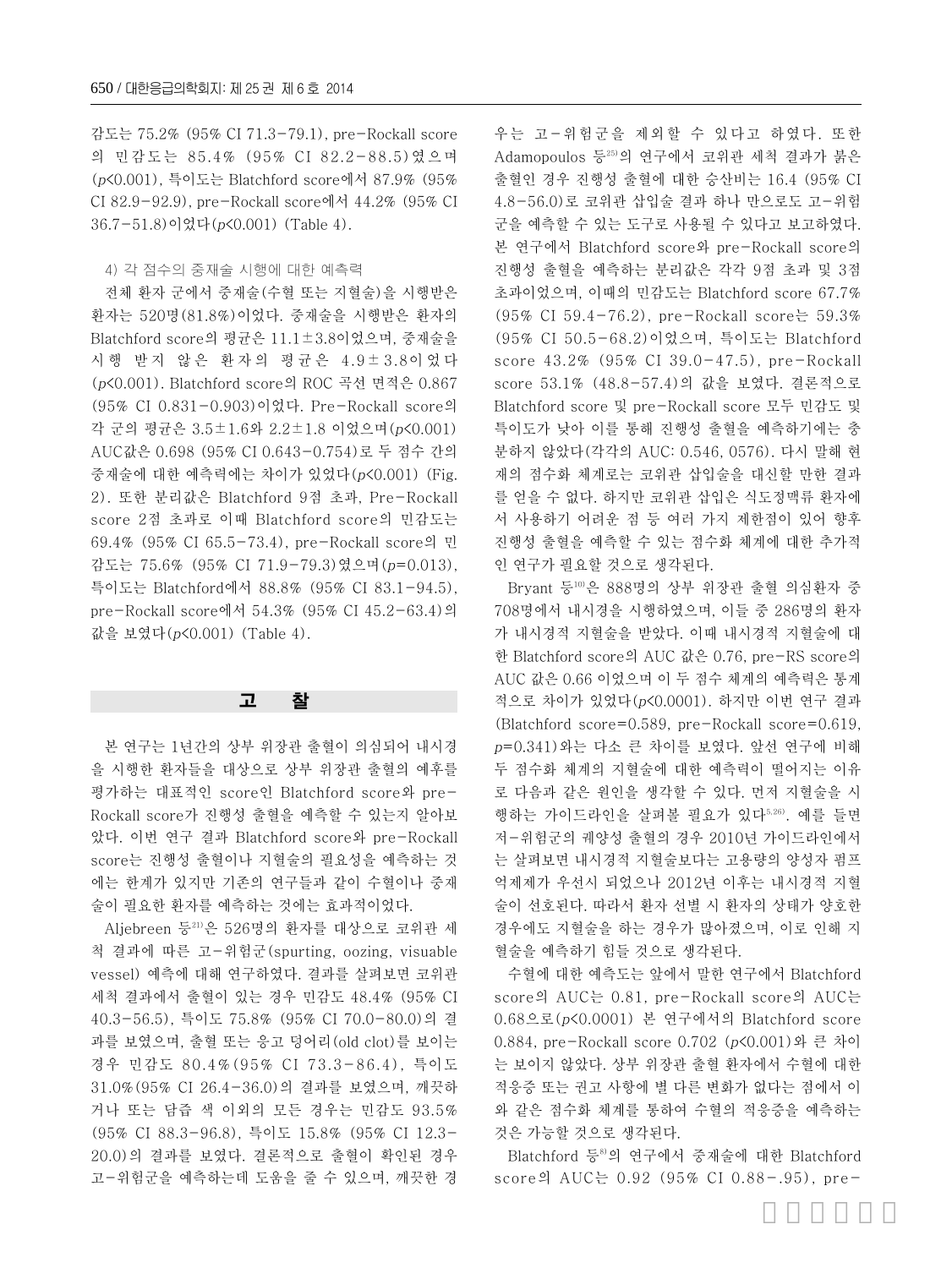Rockall score의 AUC는 0.71 (95% CI 0.64-0.78)의 값을 보였으며, 이번 연구에서는 Blatchford score의 AUC 0.867 (95% CI 0.831-0.903), pre-Rockall score의 AUC 0.698 (95% CI 0.643-0.754)로 다소 예 측력이 떨어지는 결과를 얻었지만, Chandra 등14)의 연구 를 보면 Blatchford score의 AUC값은 0.79 (95% CI 0.72-0.85), pre-Rockall score의 AUC값은 0.62 (95% CI 0.54-0.69)로 오히려 이번 연구에서의 예측도 가 더 높음을 알 수 있다. 또한 Blatchford score가 Pre-Rockall score에 비해 예측도가 우수한 점은 다른 연구들 과 비교하였을 때 차이를 보이지 않았다.

이번 연구는 몇 가지 제한점을 가지고 있다. 첫 번째, 이 번 연구에서 진행성 출혈 여부는 내시경 소견을 바탕으로 결정하였다. 상부위장관 출혈의 자연적 질병 경과를 보았 을 때 상당수의 환자에서 자연 지혈이 되는 것으로 되어 있 다10,12). 이번 연구에서 대상 환자들의 내시경까지의 평균 시간은 14.2시간으로 시간의 흐름에 따른 자연 지혈이 되 었을 가능성이 있다. 또한 대상 환자에게 초기에 고-용량 양성자 펌프 억제제를 투여하였으며, 이로 인해 내시경 시 행 당시에는 지혈이 되었을 가능성도 배제할 수 없다. 두 번째, 이번 연구에서 내시경을 시행 받지 않은 환자들이 제 외되었다. 상대적으로 진행성 출혈의 가능성이 낮은 환자 가 내시경을 시행 받지 않았다고 가정하면 상대적으로 저-위험군의 환자는 제외되었을 가능성이 높으며, 이것이 각 점수화 체계의 예측력에 영향을 미쳤을 가능성이 있다. 세 번째, 이번 연구는 후향적 의무기록 조사로 상당 수의 환자에서 코위관 세척술 결과나 직장 수지 검사 기록이 누 락되어 이들과 점수화 체계와의 비교를 할 수 없었다. 또한 과거력에서 정맥류가 진단된 환자는 코위관 세척술의 상대 적 금기이므로 이들 환자를 포함한 모든 환자 군에서 진행 성 출혈을 예측할 수 있는 점수화 체계에 대한 추가적인 연 구가 필요할 것으로 생각된다24,27).

## 결 론

상부 위장관 출혈 환자에서 Blatchford score와 pre-Rockall score는 진행성 출혈이나 지혈술의 필요성을 예 측하는 것에는 한계가 있다. 하지만 기존의 연구들과 같이 수혈이나 중재술이 필요한 환자를 예측하는 것에는 효과적 이다.

## 참고문헌

01. Consensus conference: Therapeutic endoscopy and bleeding ulcers. JAMA. 1989;262:1369-72.

- 02. Laine L, Peterson WL. Bleeding peptic ulcer. N Engl J Med. 1994;331:717-27.
- 03. Peterson WL, Barnett CC, Smith HJ, Allen MH, Corbett DB. Routine Early Endoscopy in Upper-Gastrointestinal-Tract Bleeding. N Engl J Med. 1981;304:925-9.
- 04. Barkun A, Bardou M, Marshall JK, Nonvariceal Upper GI bleeding Consensus Conference Group. Consensus recommendations for managing patients with nonvariceal upper gastrointestinal bleeding. Ann Intern Med. 2003;139:843- 57.
- 05. Osman D, Djibre M, Da Silva D, Goulenok C. Management by the intensivist of gastrointestinal bleeding in adults and children. Ann Intensive Care. 2012;2:46.
- 06. Tai CM, Huang SP, Wang HP, Lee TC, Chang CY, Tu CH, et al. High-risk ED patients with nonvariceal upper gastrointestinal hemorrhage undergoing emergency or urgent endoscopy: a retrospective analysis. Am J Emerg Med. 2007;25:273-8.
- 07. Rockall TA, Logan RF, Devlin HB, Northfield TC. Selection of patients for early discharge or outpatient care after acute upper gastrointestinal haemorrhage. National Audit of Acute Upper Gastrointestinal Haemorrhage. Lancet. 1996;347:1138-40.
- 08. Blatchford O, Murray WR, Blatchford M. A risk score to predict need for treatment for upper-gastrointestinal haemorrhage. Lancet. 2000;356:1318-21.
- 09. Laursen SB, Hansen JM, Schaffalitzky de Muckadell OB. The Glasgow Blatchford score is the most accurate assessment of patients with upper gastrointestinal hemorrhage. Clin Gastroenterol Hepatol. 2012;10:1130-5 e1.
- 10. Bryant RV, Kuo P, Williamson K, Yam C, Schoeman MN, Holloway RH, et al. Performance of the Glasgow-Blatchford score in predicting clinical outcomes and intervention in hospitalized patients with upper GI bleeding. Gastrointest Endosc. 2013;78:576-83.
- 11. Ahn S, Lim KS, Lee YS, Lee JL. Blatchford score is a useful tool for predicting the need for intervention in cancer patients with upper gastrointestinal bleeding. J Gastroenterol Hepatol. 2013;28:1288-94.
- 12. Meltzer AC, Burnett S, Pinchbeck C, Brown AL, Choudhri T, Yadav K, et al. Pre-endoscopic Rockall and Blatchford scores to identify which emergency department patients with suspected gastrointestinal bleed do not need endoscopic hemostasis. J Emerg Med. 2013;44:1083-7.
- 13. Stephens JR, Hare NC, Warshow U, Hamad N, Fellows HJ, Pritchard C, et al. Management of minor upper gastrointestinal haemorrhage in the community using the Glasgow Blatchford Score. Eur J Gastroenterol Hepatol. 2009;21:1340-6.
- 14. Chandra S, Hess EP, Agarwal D, Nestler DM, Montori VM, Song LM, et al. External validation of the Glasgow-